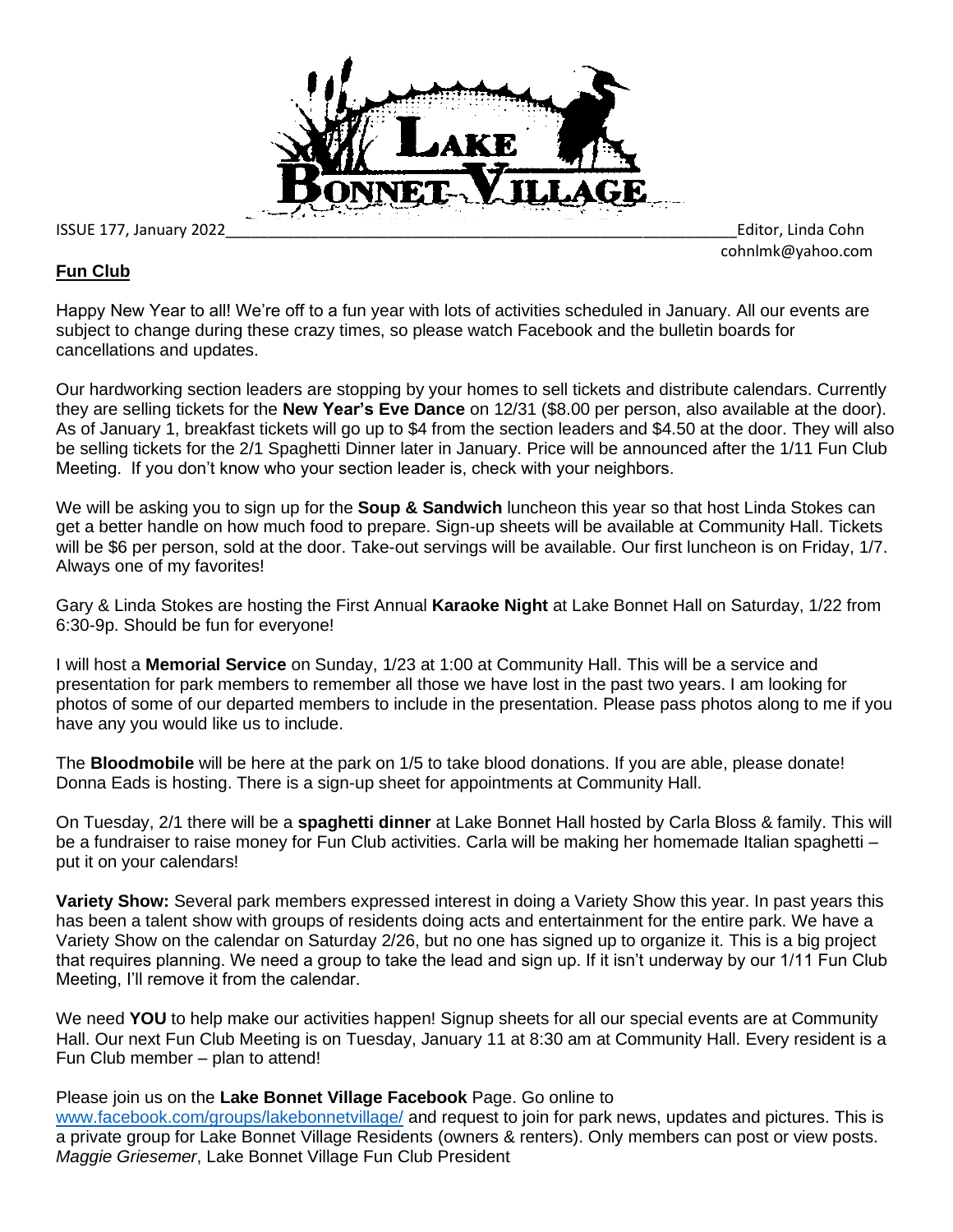# **Board of Directors Report**

The Co-Op Shareholders annual meeting will be held January 26<sup>th</sup>, 2022, at 9 AM in Lake Bonnet Hall. All shareholders are encouraged to attend. A quorum is required to conduct important business. **It is very important that you return your proxy including your vote on (1) waiving the reserves, and (2) waiving the audit.** If you cannot attend, please return your proxy. On the proxy you can indicate someone other than the name on your share to vote your proxy. The voter certificate (included in the first mailing) can only indicate a person on your share.

This is the meeting where the yearly election of 3 board members occurs. However, this year we have only three candidates for the 3 vacancies; therefore, these three candidates Melvin Bezinque, Linda Haven, and Byron Townsend will become board members automatically. Linda and Byron are being re-elected: Melvin Bezinque was previously appointed to fill out Jeff Centers' term.

The regular Board meeting is scheduled for January  $17<sup>th</sup>$ , 2022, in Lake Bonnet Hall.

Friendly Reminders:

- 1. You are welcome to borrow tools from the shop IF you sign them out. We don't loan chain saws, tractors, golfcarts, and power tools due to our insurance policy.
- 2. Fishing boat dock sites are available at the office---no trading spaces without permission.
- 3. It's that time of year, when all units, shed, and roofs need to be washed and possibly repainted. Please have your washing completed by January 22, 2022, before letters, phone calls, and knocks on doors begin.
- 4. Don't feed our new washers and dryers Canadian coins, they can't digest them. Quarters are available at the office.
- 5. **DO NOT** dump old used furniture, mattresses, tires, etc at the garbage area. The park ends up hauling to the county dump at the park's expense.
- 6. **NO SMOKING** in *any* park buildings.

We have many volunteers within the park, we recognize three that have given volunteer service to our park for many years: Joe Geswein is a tireless worker on all and any park projects. Marcia Wiessinger has kept our library neat and productive for many years. Ron Wiessinger has been the foreman on many projects from drainage to golf paths, to driveways and our canal. He is the guy on the John Deere tractor. These three have adopted our park and are an outstanding addition. It can be said LBV would not have advanced this far without their dedication. Thanks Joe, Marcia, and Ron.

*Byron Townsend*, LBV Co-Op President

## **Blood Drive**

January 5<sup>th</sup>, 1:30 to 4:30 PM in front of the Community Hall. Look for the BIG RED BUS. Sign up in the time slot you wish to donate. The signup sheet is on the Community Hall bulletin board. The bus will hold 5 at a time. There is social distancing. You will have a wellness check that includes your iron count, cholesterol screening, BP, pulse, and temperature. All donors will receive a blanket and an eGift card. Please come out and support our blood banks. *Donna Eads*

## **Soup and Sandwich**

Begins January 7<sup>th</sup>, 2022, at 1 AM. Signup sheets will be posted on the Community Hall bulletin board. This is necessary to assist us in preparing the number of lunches needed. Please enter one name per line and indicate whether you will be eating in or taking your lunch to go. The cost is \$6. Lunch includes sandwich, dessert and a choice of homemade soup. Thank you, *Linda Stokes and Debbie Holden*.

## **Breakfasts**

Please make note of the time change-----**ALL** breakfasts will now be from 7:30 AM to 8:30 AM. *Joanne Hodges*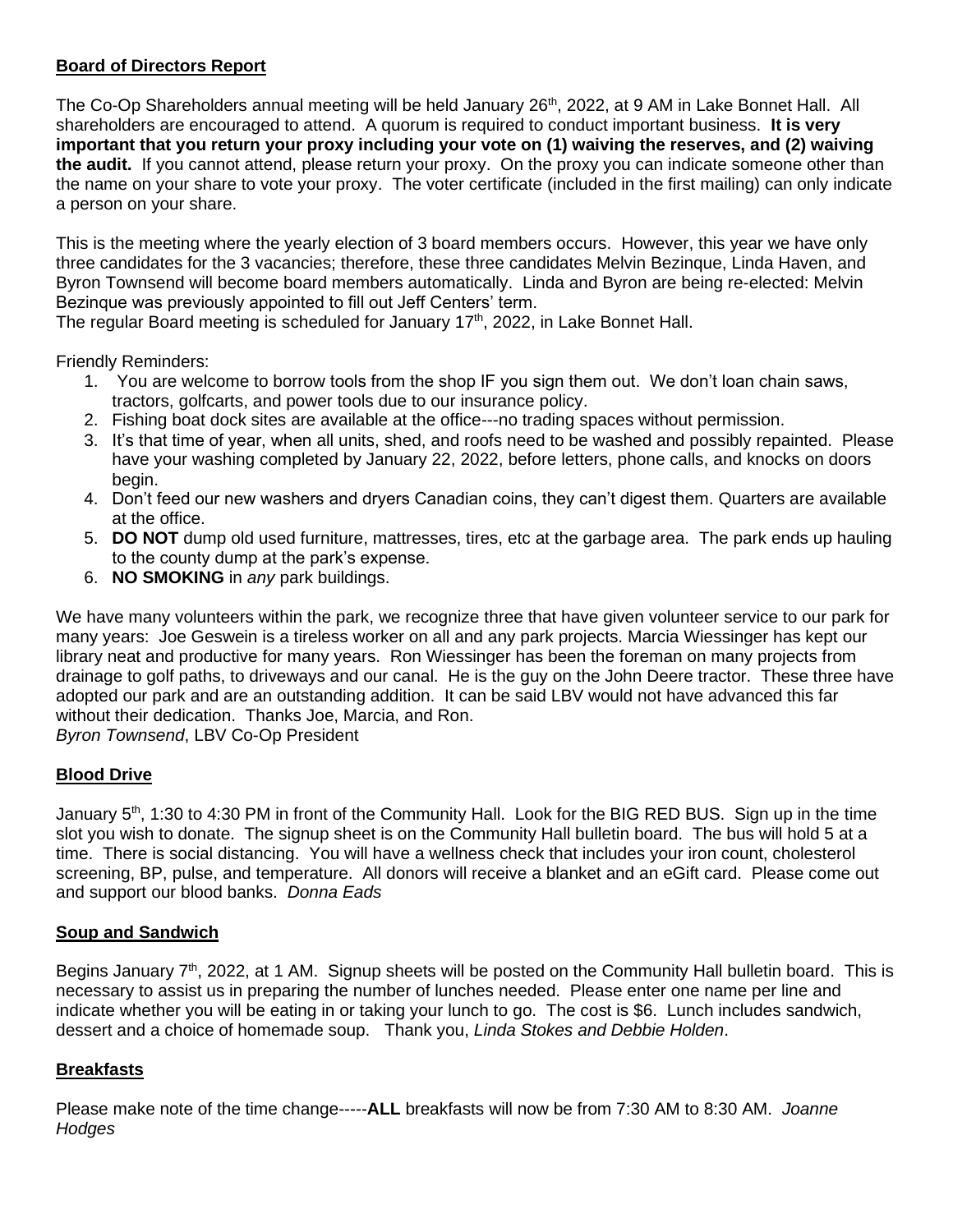## **Trips/Volunteering**

Welcome back to LBV for the 2021-22 winter season and WELCOME to all our new residents. I look forward to meeting each of you and 'trying' to learn (at least) your first names, 'who' you belong to (Ha) and where you live at LBV. I am planning at least 2 trips this season. A day trip to Tarpon Springs and a 2-night trip to Key West are strong possibilities. Plans are always subject to the pandemic status. Check the bulletin boards in neighbor/friend and sign up to chair/co-chair/volunteer and be ready to enjoy a good time and meet the GREAT people here in LBV. I'm not afraid to look you up and sign you up for some activities, so get those names on those activity sheets! Teresa Riddle 1<sup>st</sup> VP Fun Club

# **Michigan Dinner**

**All Michigan residents and former Michigan residents who reside at LBV** are invited to the annual Michigan dinner on Tuesday, January 18, 2022, at 5:00 p.m. at the Community Hall. If you can bring a Michigan product or something from your Michigan locale to give away as a prize, that would be great and will add to the good time. There will be a special door prize raffle you won't want to miss. We need to follow certain covid safety protocols, so your ideas and suggestions are needed to make this dinner safe, fun, and successful. A planning meeting is set for Wed., January 5, 2022, at 10:30 a.m. at Pat and Ken Lantagne's home on Oakwood. Call *Sherry Lawrason* at 231 330-6563 or *Pat Lantagne* at 906 241-0198. Thanks.

## **Attention Pool Players**

Beginning January 4<sup>th</sup>, Tuesday, the Senior Billiard League will start. Team Play will run thru the end of March capped off by a banquet, team awards, and a league pool tournament. Play will be every Tuesday at 1 PM. This is a traveling league; half of the matches will be at Home (Lake

Bonnet) and the other half will be at various parks and clubs. Sebring Moose Lodge is the farthest south, and Winter Haven is the farthest north. This league is handicapped according to a players skill level. Anyone interested should see *Bud Pattison*, 2812 E Cedarwood, 863-385-5349 or 765-660-2497.

## **Quilting**

Sewing and quilting will begin Wednesday, January 5<sup>th</sup> at 9 AM in the Activity Room of LBH. *Darlene Lamp* 

## **Fire Ring and Popcorn**

Will be held, weather permitting, every Wednesday at 4 PM in the months of January, February, and March. *Jim Macdonald*

## **Ladies Bible class**

Begins January 11<sup>th</sup> at 9:30 AM in the Library of LBH. We will be studying Beth Moore's Chasing Vines. The workbook can be purchased on Amazon (\$11.69) or Christian Book Distributors. *Marie Quick*

## **Fishing Tournaments**

Held every 2nd Wednesday in January, February, and March. 2 people per boat, bass, or pan. Contact *Buddy Fields* 252-202-3616 or *Steve Rowe* 863-449-1695 for further details.

## **LBV 12th Annual Golf Tournament**

Mark your calendars for Saturday, March 5<sup>th</sup>, 2022. Rivergreens Golf Course with a 1 PM Shotgun, Captain's Choice. Sign up as a single, men's team, ladies' team, or mixed team. Signup sheets will be posted in the Community Hall on February 1st. More details to follow. *Vickie Starbuck*, 2729 Elmwood, 765-210-2479, or *Cindy Hathaway*, 2750 Oakwood, 863-257-6136.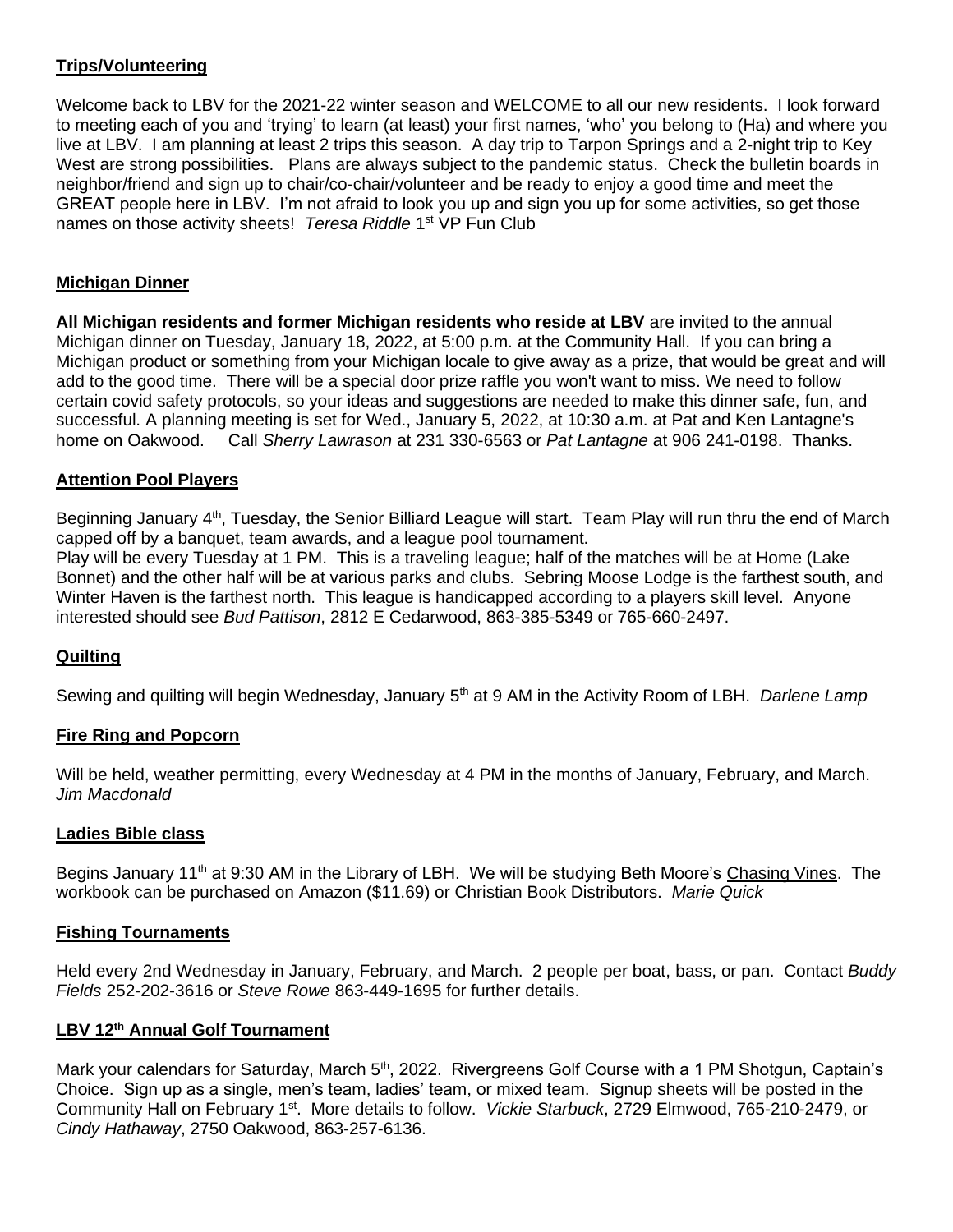## **50th Anniversary Celebration:**

All couples celebrating a 50th wedding anniversary in 2021 or 2022 (January 1 through December 31), please register for this event on the bulletin board in the Community Center **and** contact one of the event coordinators: *Helen Matzke* 920 265-3271 or *Sherry Lawrason* 231 330-6563.

The celebration this year is on March 13, 2022, and will be held at Lake Bonnet Hall at 7:00 p.m.

#### **Sunshine**

Sadly, we have had several Lake Bonnet residents pass away since May. It's always a heartbreaking time for each of us because we are like family and when one is lost our hearts hurt. Please continue to keep those families in your thoughts and prayers. Also remember those who have had medical issues. It's appreciated when contacted about those residents with illnesses and losses. 14 get well cards and 5 Sympathy cards were mailed out in November/December. *Teresa Riddle*, LBV Sunshine Lady

#### **Thank you**

To LBV friends, thank you for all the prayers. Please continue praying as that means so much to me. I feel better. Thanks be to God that He has been watching over me. How blessed I am. Thank you also to the Hands of Love for the lovely throw, and your thoughtfulness. May God bless your work. Sincerely and God Bless, *Marilyn Gibbens*

Thank you to all my Lake Bonnet family for the cards, calls, prayers, expressions of concern and sympathy during the illness and death of Phil. Special thanks to Donna, Chuck, Craig, Maxine, and Jan for cleaning, repairing, and hooking things up so I could settle in faster. *Evelyn Petry*

#### **Coffee and Donut Speaker schedule**

January 4<sup>th</sup> Medicare Education, John Francis January 11<sup>th</sup> Fun Club Meeting January 18<sup>th</sup> Victory Golf Carts, Maintenance on Batteries and Cart January 25<sup>th</sup> Medicare Education, John Francis

Please mark **your** calendars, set up alerts on your phone, tell a friend to help you remember important dates or functions. The Chatter calendar can be incorrect and/or incomplete. There is a lot of information in those little boxes. *Linda Cohn*